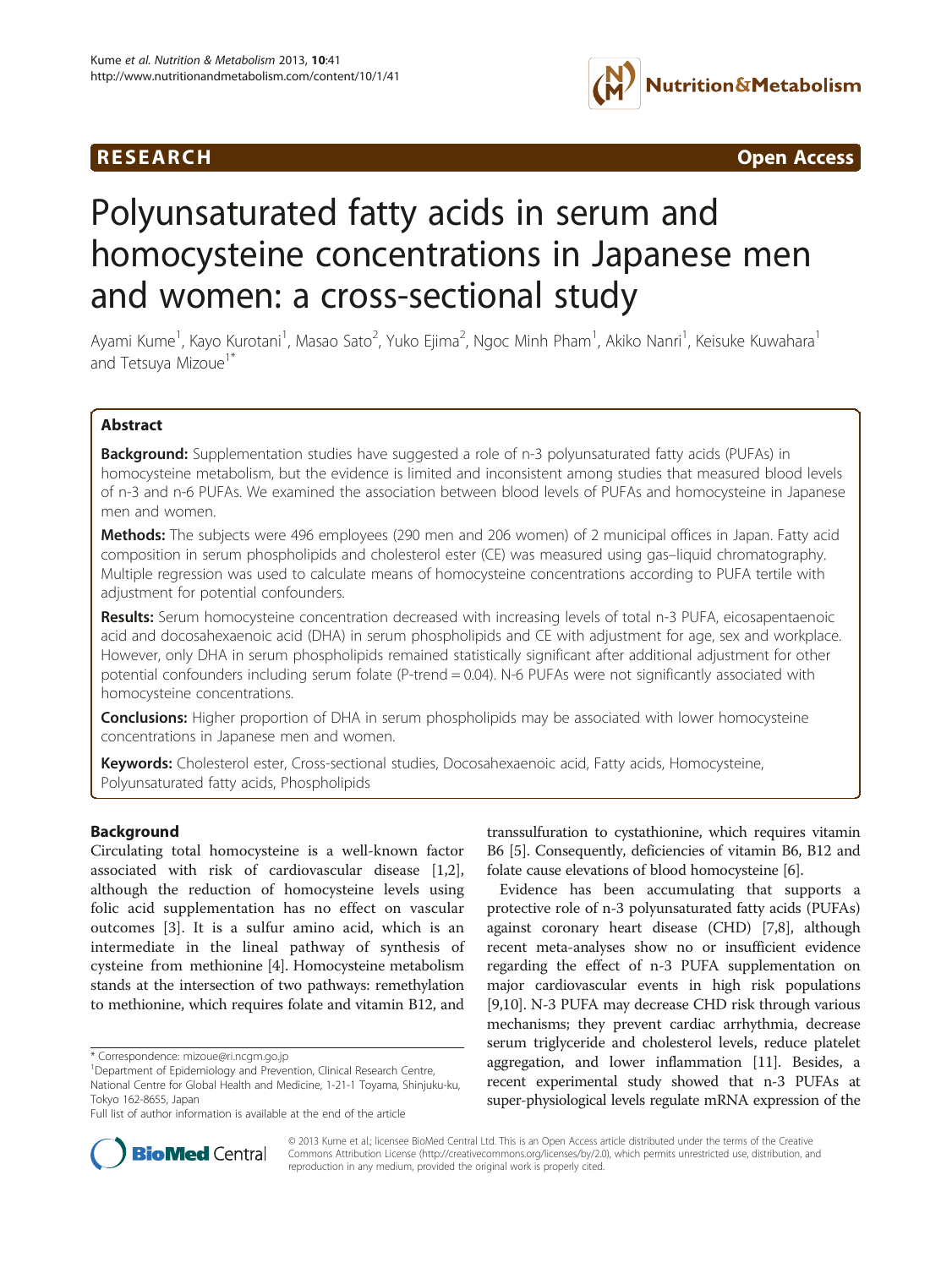genes encoding the key enzymes involved in homocysteine metabolism [\[12\]](#page-7-0). In addition, a meta-analysis of intervention studies suggests that n-3 PUFA supplementation can decrease the plasma homocysteine concentrations [\[13](#page-7-0)]. In an observational study, higher dietary intake of n-3 PUFAs was associated with decreased plasma homocysteine concentrations [\[14](#page-7-0)]. While fat intake estimated from dietary questionnaire tends to be underestimated [\[15](#page-7-0)], fatty acid composition in cholesterol ester (CE) and phospholipids is a good biomarker of habitual dietary intake of fatty acid [[16\]](#page-7-0).

To date, several studies reported an inverse association between docosahexaenoic acid (DHA) in phospholipids [[17-20](#page-7-0)] and erythrocyte [[21\]](#page-7-0) and homocysteine, whereas such association has not been reported for eicosapentaenoic acid (EPA) [[18-20\]](#page-7-0) and alpha-linolenic acid (ALA) [[19,20](#page-7-0)]. The findings of these studies, however, may be limited due to a lack of adjustment for folate [\[18,20,21](#page-7-0)], vitamin B6 [[17](#page-7-0)-[21\]](#page-7-0), vitamin B12 [\[18,20,21\]](#page-7-0), physical activity [\[17-21](#page-7-0)] and smoking status [[18](#page-7-0)-[21](#page-7-0)], all of which are important determinants of homocysteine concentrations [\[22\]](#page-7-0). As regards the association between homocysteine and n-6 PUFAs, which have also been linked to a lower risk for cardiovascular disease if supplemented in combination with n-3 PUFAs [[23\]](#page-7-0), a few studies with blood fatty acid measurement showed inconsistent results [\[19,20,24](#page-7-0)].

Epidemiologic data on this issue so far have been derived from populations with low n-3 PUFA intakes, and the evidence is lacking in a population with high n-3 PUFA levels. Fish consumption in Japan is among the highest in the world [[25\]](#page-7-0) and Japanese have much higher blood concentrations of long-chain n-3 PUFAs as well as lower prevalence of atherosclerotic changes compared with white Americans [\[26\]](#page-7-0). Here, we investigate the associations between PUFAs in serum CE and phospholipids and serum homocysteine among a healthy Japanese population who have high PUFA intakes.

## Methods

## Subjects

The present cross-sectional study was based on a health survey conducted in July and November 2006 among employees of 2 municipal offices in north-eastern Kyushu, Japan. All full-time employees except for those on long sick leave or maternity leave were invited to participate in the survey  $(n = 601)$ , during which researchers obtained data on anthropometric measurements, collected venous blood and urine specimens, and inquired about lifestyle via questionnaire. A total of 547 subjects participated (323 men and 224 women, aged 21–67 y), which gave a response rate of 91%. We excluded subjects with a history of cancer, diabetes, or cardiovascular disease or who were receiving medication for hyperlipidemia, as well as those with missing information on serum homocysteine, serum fatty

acids, and covariates, leaving a total of 496 Japanese subjects (290 men and 206 women) for analysis. The protocol of the study was approved by the Ethics Committee of the National Centre for Global Health and Medicine and written informed consent was obtained from all subjects.

## Serum sampling

Participants were instructed to receive the check-up after an overnight fast. A total of 7 mL venous blood was drawn into a vacuum tube and then conveyed to a laboratory in a cooler box. The blood was centrifuged for 15 min and the separated serum was divided into a maximum of 6 tubes (0.5 mL each). Five of these tubes were stored at −80°C or at −20°C (one tube for the measurement of fatty acid composition) until analysis.

## Measurement of serum fatty acid composition

After serum lipids were extracted by the Folch method [[27](#page-7-0)], CE and phospholipids were separated by thin-layer chromatography on silica gel G. The plates containing the serum lipid extracts were developed with petroleum ether/ dietylether/acetic acid (82:18:1, vol/vol/vol). Fatty acids liberated from CE and phospholipids were stripped from areas at 1.0 Rf value and spotting origin, respectively, on the silica gel plate (25 TLC plate 20 × 20 cm, Silica gel 60 purchased from MERCK, Darmstadt, Germany). CE and phospholipids absorbed in the silica gel powders were methylated with sulphuric acid/methanol (1:115, vol/vol) solution and the methyl esters in the solution were extracted with hexane 3 times. The hexane was dried up under nitrogen gas and then the fatty acid methyl esters in a small amount (less than 20 μL) of hexane were applied to gas chromatography with OMEGA WAX 320 FUSED SILICA Capillary Column (30 m long, 0.32 mm i.d., 0.25 mm film thickness) obtained from SUPELCO (Bellefonte, PA, USA). Methyl esters of fatty acids on the gas-chromatogram were identified using a commercially available standard of Grain Fatty Acid Methyl Ester Mix (SUPELCO). The methyl esters of γlinolenic acid, dihomo-γ-linolenic acid, EPA and DHA, which were not included in the standard mix, were identified by using methyl ester standard for each of these fatty acids (SUPELCO). The fatty acid methyl ester values were calculated as a weight percentage based on each peak area. The coefficient of intra-assay variation values for major fatty acid methyl esters were as follows: 18:2 n-6 (0.5%), 18:3 n-6 (6.3%), 20:3 n-6 (4.6%), 20:4 n-6 (4.3%), 20:5 n-3 (5.7%) and 22:6 n-3 (5.6%) for CE; 16:0 (4.0%), 18:0 (1.6%), 16:1 (8.1%), 18:1 (4.9%), 18:2 n-6 (1.0%), 20:3 n-6 (2.8%), 20:4 n-6 (3.5%), 20:5 n-3 (3.5%), 22:5n-3 (4.8%) and 22:6 n-3 (10.0%) for phospholipid.

## Measurement of serum folate and homocysteine

Serum homocysteine concentrations were measured using HPLC with a Shimadzu LC 9A system. The coefficient of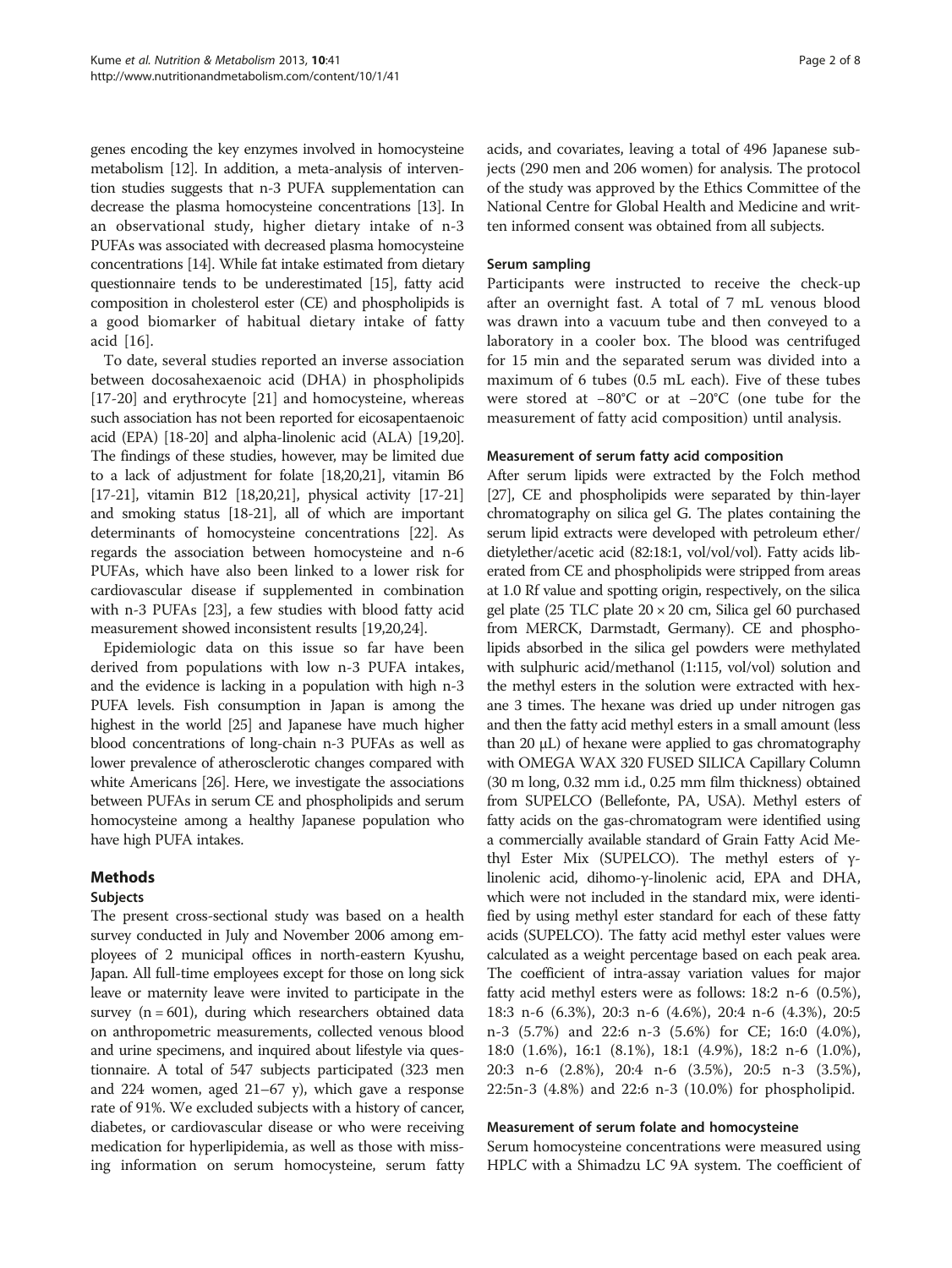variation values for homocysteine measurement was 2.1% at 8.5 nmol/mL. Serum folate concentrations were measured using chemiluminescent immunoassay with Chemilumi-ACS folate II kit (Siemens Healthcare Diagnostics Co. Ltd., Japan). All these measurements were conducted at an external laboratory (Mitsubishi Chemical Medience, Tokyo, Japan).

## Dietary assessment

Dietary habit during the preceding month was assessed using a validated brief self-administered diet history questionnaire (BDHQ), which consists of five sections: 1) the frequency of 46 food and non-alcoholic beverage intake; 2) daily frequency of rice and miso soup intake; 3) the frequency of alcoholic drinking and the amount of consumption for five alcoholic beverages per typical drinking occasion; 4) usual cooking method; and 5) dietary behaviour. Dietary intakes for 58 food and beverage items, energy and selected nutrients were estimated using an ad hoc computer algorithm for the BDHQ, with reference to the standard tables of food composition in Japan [\[28](#page-7-0)]. According to the validation study of the BDHQ using 16-day weighted dietary records as the gold standard, Pearson correlation coefficients for energy-adjusted intake of vitamin B6 and vitamin B12 were 0.43 and 0.34, in men, respectively and 0.48 and 0.30, in women, respectively [\[29](#page-7-0)].

## Lifestyle and anthropometric assessment

Body height was measured to the nearest 0.1 cm with the subject standing without shoes. Body weight in light clothes was measured to the nearest 0.1 kg. Body mass index (BMI) was calculated as body weight in kilograms divided by the square of body height in meters. Occupational physical activity was categorized as either sedentary or active work according to job title; clerical jobs were classified as sedentary work, whereas other types of work, including child-care, cafeteria work and technical jobs were classified as active work. Non-occupational physical activity was expressed as metabolic equivalent hours per week (MET-h/wk) based on the usual frequency and duration of five different activities (walking; low-, moderateand high-intensity activities; and gardening); data on these activities were collected in the self-reported lifestyle questionnaire. As regards alcohol consumption, the amount of ethanol consumed per day was estimated based on the frequency of alcohol drinking and the amount of alcohol consumed per occasion.

## Statistical analyses

Differences in the proportions and means of potential confounding variables across tertile categories of n-3 PUFA and n-6 PUFA were assessed by using the Mantel-Haenszel chi-square test for categorical variables and linear regression analysis for continuous variables, with

ordinal numbers 0–2 assigned to the tertile categories of fatty acids, respectively. The relation between serum fatty acid (tertile) and homocysteine concentration was assessed by using multiple regression. We calculated geometric mean and its 95% confidence intervals (CIs) of homocysteine concentrations (nmol/mL) for each tertile of serum fatty acid. The confounding variables considered were age (y, continuous), sex, workplace [A (surveyed in July) or B (surveyed in November)], BMI  $(kg/m^2,$ continuous), smoking status (non-smoker or current smoker), alcohol consumption (non-drinker, drinker consuming <20 g of ethanol/d, or drinker consuming  $\geq$ 20 g of ethanol/d), occupational physical activity (sedentary work or active work), non-occupational physical activity (0,  $0 <$  to  $<$  5 or  $\geq$  5 MET-h/wk), log-transformed serum folate (ng/mL, continuous), vitamin B6 intake (mg/1000 kcal, continuous) and log-transformed vitamin B12 intake (μg/1000 kcal, continuous). The first model was adjusted for age, sex and workplace (model 1); and the second model was further adjusted for BMI, smoking, alcohol consumption, occupational physical activity, non-occupational physical activity, serum folate, vitamin B6 intake and vitamin B12 intake (model 2). We adjusted for serum folate instead of folate intake because in the present population, serum folate had a greater impact on the changes in odds ratio than did dietary folate. We used dietary data on vitamin B6 and vitamin B12 because we have serum B6 data only for a subgroup of the study population and no data on serum vitamin B12 concentrations. There were no statistically significant interactions by sex (p for interaction > 0.1 for all fatty acids), and thus results were presented for men and women combined. Two-sided P values less than 0.05 were regarded as statistically significant. All analyses were performed using STATA version 12.0 (STATA Corp., College Station, TX, USA).

## Results

Characteristics of study subjects according to tertile category of serum n-3 and n-6 PUFA in CE are shown in Table [1](#page-3-0). Participants with higher serum n-3 PUFA were older, more likely to be male, smokers and heavy drinkers and had higher levels of BMI, serum folate and dietary vitamin B12 intake, compared with those with lower n-3 PUFA. Participants with higher serum n-6 PUFA levels were younger, less likely to be male, smokers and heavy drinkers, had lower levels of BMI, nonoccupational physical activity and dietary vitamin B12 intake, but had higher concentrations of serum folate, compared with those with lower n-6 PUFA. Similar associations were observed when participants were categorized according to serum n-3 and n-6 PUFAs in phospholipids (data not shown).

Pearson correlation coefficient was calculated to assess correlation between each PUFA. In phospholipids,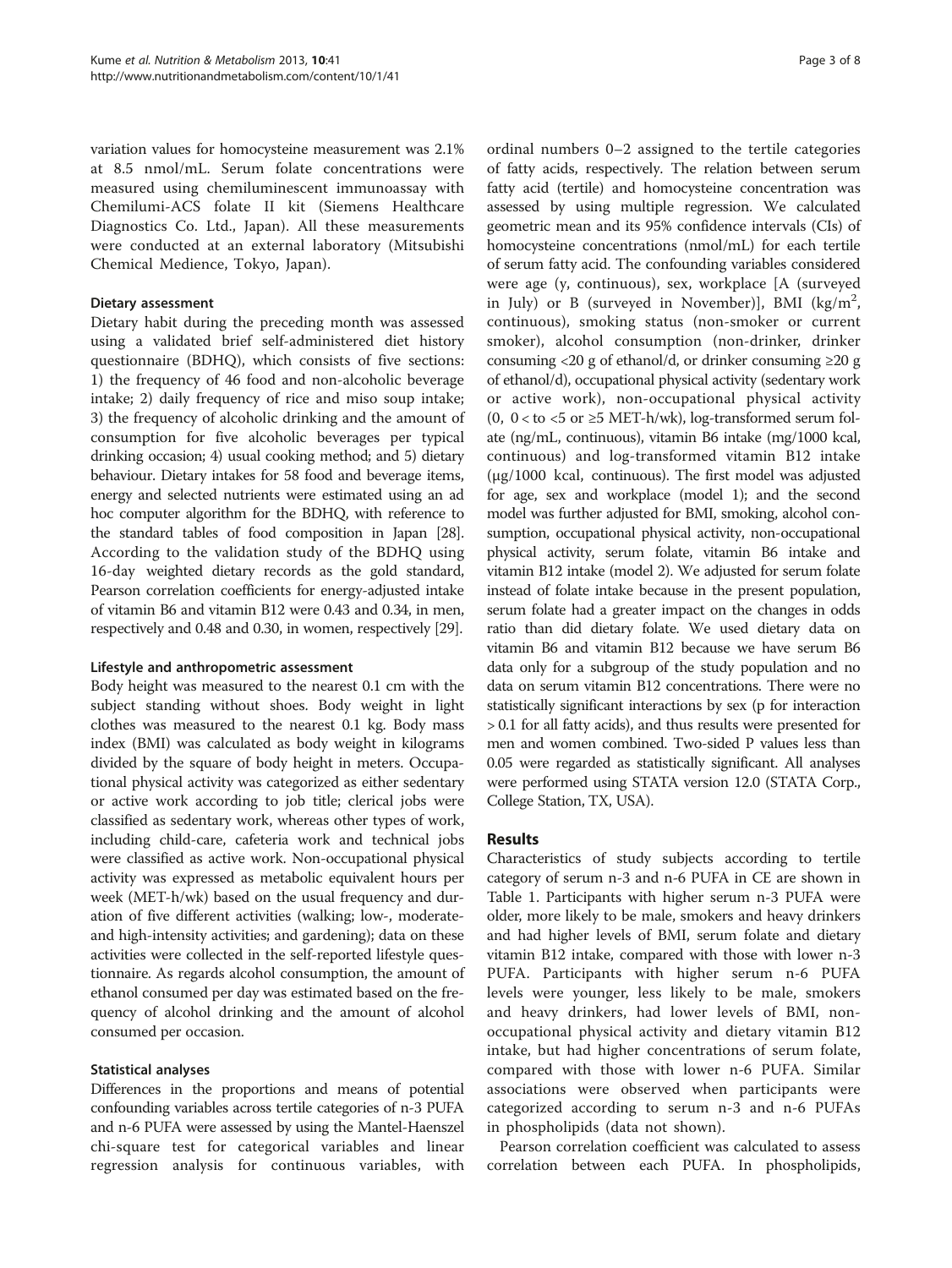|                                                       | n-3 PUFA                                                    |                    |                | n-6 PUFA                |                    |                 |                                   |         |
|-------------------------------------------------------|-------------------------------------------------------------|--------------------|----------------|-------------------------|--------------------|-----------------|-----------------------------------|---------|
|                                                       | T1 $(2.74)^1$                                               | T2(4.01)           | T3 (5.79)      | $P$ -trend <sup>2</sup> | T1 (58.36)         | T2 (62.58)      | T3 (66.18)                        | P-trend |
| No. of subjects                                       | 166                                                         | 165                | 165            |                         | 166                | 165             | 165                               |         |
| Age (y, mean $\pm$ SD)                                | $37.9 \pm 9.3$                                              | $41.8 \pm 10.5$    | $47.7 \pm 9.8$ | < 0.001                 | $47.9 \pm 10.1$    | $41.4 \pm 10.4$ | $38.1 \pm 8.9$                    | < 0.001 |
| Sex (male,%)                                          | 52.4                                                        | 54.6               | 68.5           | < 0.001                 | 79.5               | 57.0            | 38.8                              | < 0.001 |
| Workplace $(A,\%)^3$                                  | 31.3                                                        | 31.5               | 29.7           | 0.75                    | 29.5               | 31.5            | 31.5                              | 0.69    |
| Body Mass Index (kg/m <sup>2</sup> , mean $\pm$ SD)   | $21.9 \pm 3.3$                                              | $22.5 \pm 3.9$     | $23.0 \pm 3.2$ | 0.01                    | $23.5 \pm 3.5$     | $22.3 \pm 3.5$  | $21.6 \pm 3.2$                    | < 0.001 |
| Current smoking (%)                                   | 21.1                                                        | 28.5               | 32.7           | 0.02                    | 43.4               | 26.1            | 12.7                              | < 0.001 |
| Alcohol consumption $(220 \text{ g of ethanol/d,%)}$  | 28.9                                                        | 40.0               | 58.2           | < 0.001                 | 64.5               | 35.2            | 27.3                              | < 0.001 |
| Occupational physical activity (sedentary,%)          | 80.1                                                        | 77.6               | 83.6           | 0.12                    | 81.9               | 84.2            | 75.2                              | 0.42    |
| Non-occupational physical activity<br>(≥5 MET-h/wk,%) | 27.7                                                        | 29.7               | 30.3           | 0.60                    | 36.8               | 30.3            | 20.6                              | 0.001   |
| Serum folate (ng/ml)                                  | $3.4$ (2.6, 4.9) <sup>4</sup> 3.8 (2.7, 5.0) 4.3 (3.1, 5.8) |                    |                | 0.002                   | 3.4(2.7, 4.7)      |                 | $3.8$ (2.7, 5.7) $4.0$ (3.0, 5.3) | 0.005   |
| Dietary intake of vitamin B6                          |                                                             |                    |                |                         |                    |                 |                                   |         |
| (mg/1000 kcal, mean $\pm$ SD)                         | $0.6 \pm 0.2$                                               | $0.7 \pm 0.2$      | $0.7 \pm 0.1$  | 0.18                    | $0.6 \pm 0.2$      | $0.7 \pm 0.2$   | $0.7 \pm 0.1$                     | 0.28    |
| Dietary intake of vitamin B12 (µg/1000 kcal)          | 3.9(2.8, 5.0)                                               | $4.1$ $(3.1, 5.2)$ | 5.1(4.0, 6.2)  | < 0.001                 | $4.8$ $(3.6, 6.1)$ |                 | $4.3$ (3.0, 5.9) $4.0$ (3.0, 5.0) | < 0.001 |

### <span id="page-3-0"></span>Table 1 Characteristics of the subjects according to tertile of n-3 PUFA and n-6 PUFA in serum cholesterol ester

Abbreviations: T Tertile, PUFA Polyunsaturated fatty acids, SD Standard deviation, MET Metabolic equivalent.

<sup>1</sup>Median percentage of n-3 PUFA or n-6 PUFA (all such values).

<sup>2</sup>P-trend values were based on the Mantel-Haenszel chi-square test for categorical variables and on linear regression analysis for continuous variables,with ordinal numbers 0–2 assigned to tertile categories of each fatty acid. <sup>3</sup>

<sup>3</sup>A, workplace surveyed in July.

<sup>4</sup>Median (interquartile range) of serum folate and dietary intake of vitamin B12.

relatively strong correlations (absolute value of  $r > 0.6$ ) were observed between DHA and DPA  $(r = 0.71)$ , between LA and EPA  $(r = -0.60)$ , and between LA and DHA ( $r = -0.60$ ). As regards CE, relatively strong correlations (absolute value of  $r > 0.6$ ) were observed between EPA and DHA  $(r = 0.70)$ , between GLA and DGLA  $(r = 0.64)$ . The correlation coefficients of total PUFA with n-6 PUFA and n-3 PUFA in phospholipids were 0.42 and 0.35, respectively, whereas the corresponding figures in CE were 0.91 and −0.07, respectively. Serum homocysteine concentration showed relatively strong, inverse correlation with serum folate  $(r = -0.53)$  and moderate, inverse correlation with dietary intake of folate  $(r = -0.30)$ and vitamin B6 ( $r = -0.28$ ), but not with dietary vitamin B12 ( $r = -0.05$ ).

The relation between serum phospholipids fatty acid composition and homocysteine concentration is shown in Table [2.](#page-4-0) Homocysteine concentration was significantly lower with increasing levels of total n-3 PUFA, EPA and DHA in age-, sex- and workplace-adjusted model  $(P$ -trend = 0.02, 0.01 and 0.003, respectively). In the fully adjusted model, the associations or total n-3 PUFA and EPA were attenuated (P-trend = 0.36 and 0.12, respectively), whereas that for DHA remained statistically significant (P-trend  $= 0.04$ ). Total n-6 PUFA and its components were not significantly associated with homocysteine concentration in either model.

The relation between serum CE fatty acid composition and homocysteine concentration is shown in Table [3](#page-5-0).

A significant inverse association was observed for total n-3 PUFA, ALA, EPA and DHA with adjustment for age, sex and workplace  $(P$ -trend = 0.01, 0.02, 0.02 and 0.02, respectively). However, these associations were attenuated in the fully adjusted model (P-trend = 0.34, 0.99, 0.40 and 0.34, respectively). Total n-6 PUFA and its components were not appreciably associated with homocysteine concentration.

#### **Discussion**

In this study among Japanese, we found an inverse association between DHA in serum phospholipids and homocysteine concentration. The other PUFAs were not significantly associated with homocysteine. This study is among few investigations on the association between fatty acid composition in serum CE or phospholipids and homocysteine concentration in a healthy population with high n-3 PUFA intakes.

The present finding of an inverse association between DHA in phospholipids and homocysteine was consistent with previous data [[17](#page-7-0)-[21\]](#page-7-0). In an Australian study of 139 healthy men [[17\]](#page-7-0), plasma homocysteine concentration was inversely associated with DHA in phospholipids after controlling for blood vitamin B12 and folate. In a Chinese study of middle-aged men including 128 omnivores and 103 vegetarians, an inverse association between DHA in phospholipids and homocysteine was observed with adjustment for blood vitamin B12 and folate [\[19](#page-7-0)]. In two other Chinese studies in 81 patients with hyperlipaemia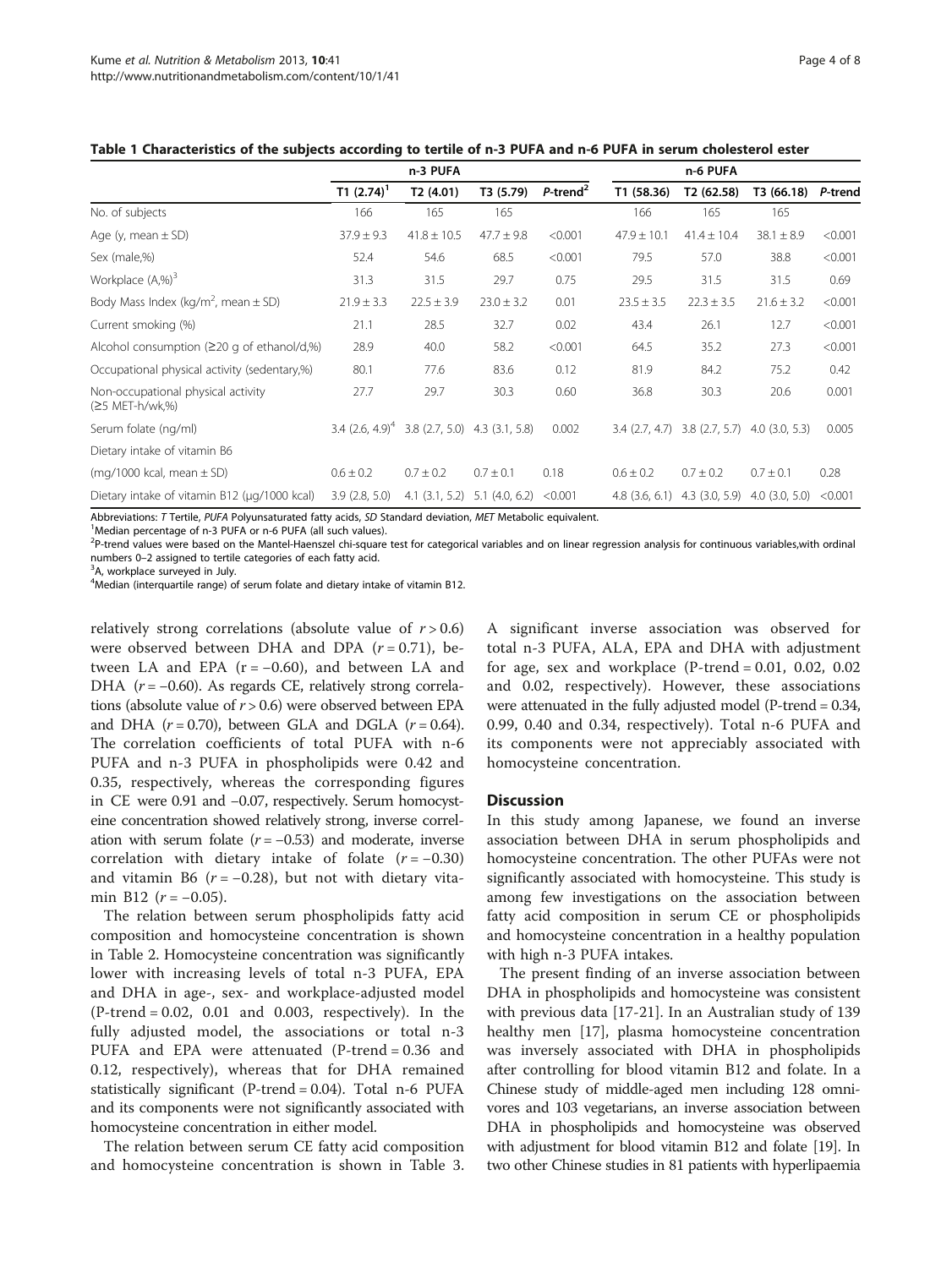<span id="page-4-0"></span>Table 2 Mean serum homocysteine concentrations according to tertile of n-3 PUFA and n-6 PUFA in serum phospholipids

| <b>Fatty acid tertile</b> | n   | Model 1 <sup>1</sup>                | Model $2^2$          |
|---------------------------|-----|-------------------------------------|----------------------|
| <b>PUFA</b>               |     |                                     |                      |
| <44.32%                   | 166 | $10.58$ (10.13, 11.05) <sup>3</sup> | 10.45 (10.05, 10.88) |
| 44.32-46.20%              | 165 | 10.23 (9.81, 10.68)                 | 10.16 (9.77, 10.55)  |
| ≥46.21%                   | 165 | 9.95 (9.52, 10.39)                  | 10.14 (9.75, 10.55)  |
| $P$ -trend <sup>4</sup>   |     | 0.06                                | 0.34                 |
| n-6 PUFA <sup>5</sup>     |     |                                     |                      |
| $<$ 32.44%                | 166 | 10.18 (9.72, 10.66)                 | 10.32 (9.90, 10.77)  |
| 32.44-35.19%              | 165 | 10.05 (9.63, 10.49)                 | 9.98 (9.61, 10.37)   |
| ≥35.20%                   | 165 | 10.52 (10.05, 11.02)                | 10.45 (10.02, 10.90) |
| $P$ -trend <sup>4</sup>   |     | 0.34                                | 0.67                 |
| LA (18:2n-6)              |     |                                     |                      |
| $<$ 19.98%                | 166 | 10.32 (9.90, 10.77)                 | 10.08 (9.64, 10.55)  |
| 19.98-22.92%              | 165 | 9.98(9.61, 10.37)                   | 10.12 (9.70, 10.56)  |
| ≥22.93%                   | 165 | 10.45 (10.02, 10.90)                | 10.55 (10.09, 11.04) |
| $P$ -trend <sup>4</sup>   |     | 0.67                                | 0.14                 |
| DGLA (20:3n-6)            |     |                                     |                      |
| < 1.96%                   | 166 | 10.11 (9.68, 10.55)                 | 10.25 (9.85, 10.66)  |
| 1.96-2.43%                | 165 | 10.47 (10.04, 10.93)                | 10.39 (9.99, 10.79)  |
| ≥2.44%                    | 165 | 10.17 (9.74, 10.62)                 | 10.12 (9.71, 10.54)  |
| $P$ -trend <sup>4</sup>   |     | 0.83                                | 0.64                 |
| AA (20:4n-6)              |     |                                     |                      |
| $< 9.25\%$                | 166 | 10.30 (9.86, 10.75)                 | 10.29 (9.85, 10.65)  |
| $9.25 - 10.71%$           | 165 | 10.27 (9.84, 10.72)                 | 10.39 (10.00, 10.80) |
| ≥ 10.72%                  | 165 | 10.18 (9.75, 10.63)                 | 10.12 (9.73, 10.52)  |
| $P$ -trend <sup>4</sup>   |     | 0.73                                | 0.64                 |
| n-3 PUFA <sup>5</sup>     |     |                                     |                      |
| < 9.95%                   | 166 | 10.75 (10.29, 11.23)                | 10.49 (10.07, 10.92) |
| 9.95-12.34%               | 165 | 10.08 (9.66, 10.52)                 | 10.07 (9.69, 10.46)  |
| ≥12.35%                   | 165 | 9.93 (9.50, 10.38)                  | 10.20 (9.79, 10.62)  |
| $P$ -trend <sup>4</sup>   |     | 0.02                                | 0.36                 |
| EPA (20:5n-3)             |     |                                     |                      |
| < 1.87%                   | 166 | 10.76 (10.31, 11.24)                | 10.56 (10.14, 10.99) |
| 1.87-2.89%                | 165 | 10.10 (9.68, 10.54)                 | 10.12 (9.74, 10.51)  |
| $\geq$ 2.90%              | 165 | 9.90 (9.48, 10.34)                  | 10.08 (9.69, 10.49)  |
| $P$ -trend <sup>4</sup>   |     | 0.01                                | 0.12                 |
| DPA (22:5n-3)             |     |                                     |                      |
| $< 0.99\%$                | 166 | 10.61 (10.15, 11.09)                | 10.49 (10.08, 10.92) |
| 0.99-1.20%                | 165 | 10.14 (9.72, 10.58)                 | 10.09 (9.71, 10.48)  |
| $\geq$ 1.21%              | 165 | 10.01 (9.57, 10.48)                 | 10.18 (9.76, 10.60)  |
| $P$ -trend <sup>4</sup>   |     | 0.08                                | 0.30                 |

## Table 2 Mean serum homocysteine concentrations according to tertile of n-3 PUFA and n-6 PUFA in serum phospholipids (Continued)

| DHA (22:6n-3)           |     |                      |                      |
|-------------------------|-----|----------------------|----------------------|
| $<6.84\%$               | 166 | 10.72 (10.26, 11.19) | 10.57 (10.16, 11.00) |
| 6.84-8.25%              | 165 | 10.33 (9.90, 10.77)  | 10.25 (9.87, 10.64)  |
| $\geq 8.26\%$           | 165 | 9.73 (9.31, 10.17)   | 9.94 (9.55, 10.34)   |
| $P$ -trend <sup>4</sup> |     | 0.003                | 004                  |

Abbreviations: AA Arachidonic acid, DGLA Dihomo-γ-linolenic acid, DHA Docosahexaenoic acid, DPA Docosapentaenoic acid, EPA Eicosapentaenoic acid, LA Linoleic acid, PUFA Polyunsaturated fatty acid.

<sup>1</sup>Adjusted for age (y, continuous), sex and workplace [A (surveyed in July) or B (surveyed in November)].

<sup>2</sup>Adjusted for age (y, continuous), sex, workplace [A (surveyed in July) or B (surveyed in November)], smoking status (non-smoker or smoker), BMI (kg/m<sup>2</sup>, , continuous), alcohol consumption (non-drinker, <20 g/d or ≥20 g/d), occupational physical activity (sedentary work or active work), nonoccupational physical activity (0,  $0 <$  to  $<$  5 or  $\geq$  5 MET-h/wk), serum folate (ng/mL, continuous), vitamin B6 intake (mg/1000 kcal, continuous) and vitamin B12 intake (μg/1000 kcal, continuous). <sup>3</sup>Geometric means (95% confidence interval) of serum homocysteine (nmol/mL). <sup>4</sup>P-trend values were based on multiple regression analysis, with ordinal numbers 0–2 assigned to tertile categories of each fatty acid. <sup>5</sup> N-6 PUFA is the sum of LA, DGLA, and AA; n-3 PUFA is the sum of EPA, DPA, and DHA; PUFA is the sum of n-6 and n-3 PUFA.

[[18](#page-7-0)] and 150 healthy subjects [[20\]](#page-7-0), plasma homocysteine concentrations were significantly, inversely correlated with DHA in phospholipids with adjustment for sex, age and BMI. In an Indian study among 49 patients with pre-eclampsia, plasma homocysteine concentrations were significantly, inversely correlated with DHA in the erythrocyte after adjusting for age, BMI and gestation [[21](#page-7-0)]. The present, larger study with adjustment for three major B-vitamins (folate and vitamins B6 and B12) involved in homocysteine metabolism confirmed the association between blood levels of DHA and homocysteine, suggesting an independent role of DHA in the metabolism of homocysteine.

In the present study, homocysteine concentrations were significantly, inversely associated with EPA and ALA in serum CE and EPA in serum phospholipids in an age-, sex- and workplace-adjusted model. However, these associations were attenuated and no longer statistically significant after multivariate adjustment, largely due to confounding by serum folate. This observation is compatible with null finding in previous studies that measured fatty acid composition in blood [\[18](#page-7-0)-[20](#page-7-0)]. Similar to our study, a Chinese study showed that plasma EPA levels were not statistically significantly associated with homocysteine after adjustment for folate [[19](#page-7-0)]. In an experimental study [\[12](#page-7-0)], EPA and ALA showed a smaller effect of down-regulation on methionine adenosyltransferase (MAT), which is involved in homocysteine metabolism, than DHA. EPA and ALA may have a minor role, if any, in the determination of homocysteine concentrations.

N-6 PUFAs were not associated with serum homocysteine concentration in the present study. Few studies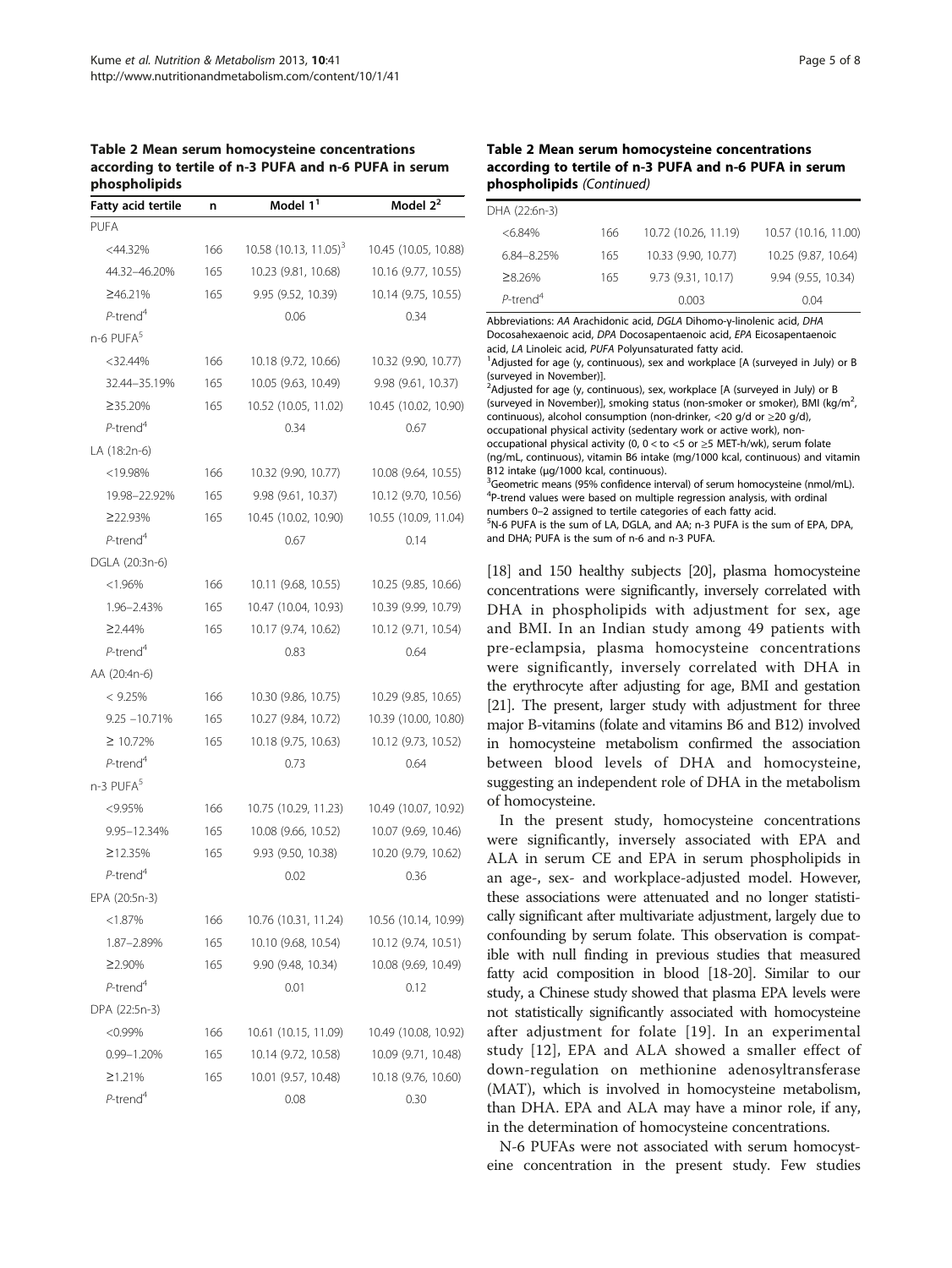| Fatty acid tertile      | n   | Model 1 <sup>1</sup>                | Model 2 <sup>2</sup> |
|-------------------------|-----|-------------------------------------|----------------------|
| <b>PUFA</b>             |     |                                     |                      |
| $< 65.27\%$             | 166 | $10.51$ (10.05, 10.99) <sup>3</sup> | 10.40 (9.98, 10.83)  |
| 65.27-68.11%            | 165 | 10.20 (9.77, 10.65)                 | 10.11 (9.73, 10.50)  |
| ≥68.12%                 | 165 | 10.04 (9.61, 10.49)                 | 10.25 (9.85, 10.66)  |
| $P$ -trend <sup>4</sup> |     | 0.17                                | 0.66                 |
| n-6 PUFA <sup>5</sup>   |     |                                     |                      |
| $< 60.77\%$             | 166 | 10.27 (9.81, 10.75)                 | 10.19 (9.77, 10.62)  |
| 60.77-64.19%            | 165 | 10.28 (9.85, 10.73)                 | 10.27 (9.88, 10.66)  |
| ≥64.20%                 | 165 | 10.20 (9.76, 10.68)                 | 10.30 (9.89, 10.73)  |
| $P$ -trend <sup>4</sup> |     | 0.86                                | 0.74                 |
| LA (18:2n-6)            |     |                                     |                      |
| $<$ 52.45%              | 166 | 10.20 (9.75, 10.68)                 | 10.21 (9.79, 10.64)  |
| 52.45-56.90%            | 165 | 10.27 (9.84, 10.71)                 | 10.23 (9.85, 10.63)  |
| ≥56.91%                 | 165 | 10.28 (9.83, 10.75)                 | 10.31 (9.90, 10.75)  |
| $P$ -trend <sup>4</sup> |     | 0.83                                | 0.74                 |
| GLA (18:3n-6)           |     |                                     |                      |
| $< 0.44\%$              | 166 | 10.03 (9.61, 10.48)                 | 10.13 (9.74, 10.53)  |
| 0.44-0.66%              | 165 | 10.27 (9.84, 10.72)                 | 10.26 (9.88, 10.66)  |
| ≥0.67%                  | 165 | 10.45 (10.01, 10.92)                | 10.36 (9.97, 10.77)  |
| $P$ -trend <sup>4</sup> |     | 0.20                                | 0.43                 |
| DGLA (20:3n-6)          |     |                                     |                      |
| < 0.45%                 | 166 | 10.15 (9.71, 10.60)                 | 10.15 (9.75, 10.57)  |
| 0.45-0.56%              | 165 | 10.50 (10.06, 10.96)                | 10.55 (10.16, 10.96) |
| ≥0.57%                  | 165 | 10.11 (9.67, 10.57)                 | 10.05 (9.64, 10.48)  |
| $P$ -trend <sup>4</sup> |     | 0.93                                | 0.81                 |
| AA (20:4n-6)            |     |                                     |                      |
| $< 6.06\%$              | 166 | 10.42 (9.98, 10.87)                 | 10.34 (9.95, 10.74)  |
| 6.06-7.17%              | 165 | 10.20 (9.77, 10.65)                 | 10.23 (9.85, 10.63)  |
| $\geq 7.18%$            | 165 | 10.13 (9.71, 10.57)                 | 10.18 (9.79, 10.58)  |
| $P$ -trend <sup>4</sup> |     | 0.37                                | 0.58                 |
| n-3 PUFA <sup>5</sup>   |     |                                     |                      |
| <3.35%                  | 166 | 10.73 (10.27, 11.21)                | 10.45 (10.04, 10.88) |
| 3.35-4.71%              | 165 | 10.25 (9.82, 10.69)                 | 10.14 (9.75, 10.54)  |
| ≥4.72%                  | 165 | 9.79 (9.36, 10.23)                  | 10.16 (9.36, 10.58)  |
| $P$ -trend <sup>4</sup> |     | 0.01                                | 0.34                 |
| ALA (18:3n-3)           |     |                                     |                      |
| $< 0.56\%$              | 167 | 10.54 (10.10, 11.00)                | 10.25 (10.03, 10.48) |
| 0.56-0.67%              | 166 | 10.47 (10.04, 10.92)                | 10.25 (10.03, 10.47) |
| ≥0.68%                  | 163 | 9.75 (9.33, 10.18)                  | 10.25 (10.03, 10.48) |
| $P$ -trend <sup>4</sup> |     | 0.02                                | 0.99                 |

## <span id="page-5-0"></span>Table 3 Mean serum homocysteine concentrations according to tertile of n-3 PUFA and n-6 PUFA in serum CE

## Table 3 Mean serum homocysteine concentrations according to tertile of n-3 PUFA and n-6 PUFA in serum CE (Continued)

| EPA (20:5n-3)           |     |                      |                      |
|-------------------------|-----|----------------------|----------------------|
| <1.66%                  | 166 | 10.72 (10.26, 11.20) | 10.45 (10.03, 10.88) |
| 1.66-2.79%              | 165 | 10.12 (9.70, 10.55)  | 10.12 (9.75, 10.52)  |
| $\geq$ 2.80%            | 165 | 9.93 (9.50, 10.38)   | 10.18 (9.77, 10.60)  |
| $P$ -trend <sup>4</sup> |     | 0.02                 | 0.40                 |
| DHA (22:6n-3)           |     |                      |                      |
| $<1.00\%$               | 166 | 10.73 (10.27, 11.20) | 10.49 (10.09, 10.91) |
| 1.00-1.31%              | 165 | 10.09 (9.67, 10.53)  | 10.05 (9.68, 10.44)  |
| $\geq$ 1.32%            | 165 | 9.95 (9.52, 10.40)   | 10.21 (9.81, 10.63)  |
| $P$ -trend <sup>4</sup> |     | 0.02                 | 0.34                 |
|                         |     |                      |                      |

Abbreviations: AA Arachidonic acid, ALA A-linolenic acid, CE Cholesterol ester, DGLA Dihomo-γ-linolenic acid, DHA Docosahexaenoic acid, EPA Eicosapentaenoic acid, GLA γ-linolenic acid, LA Linoleic acid, PUFA Polyunsaturated fatty acid.

<sup>1</sup>Adjusted for age (y, continuous), sex and workplace [A (surveyed in July) or B (surveyed in November)].

<sup>2</sup>Adjusted for age (y, continuous), sex, workplace [A (surveyed in July) or B (surveyed in November)], smoking status (non-smoker or smoker), BMI (kg/m<sup>2</sup>, , continuous), alcohol consumption (non-drinker, <20 g/d or ≥20 g/d), occupational physical activity (sedentary work or active work), nonoccupational physical activity (0, 0 < to <5 or ≥5 MET-h/wk), serum folate (ng/mL, continuous), vitamin B6 intake (mg, continuous) and vitamin B12 intake (μg/1000 kcal, continuous). <sup>3</sup>

<sup>3</sup>Geometric means (95% confidence interval) of serum

homocysteine (nmol/mL).

<sup>4</sup>P-trend values were based on multiple regression analysis, with ordinal numbers 0–2 assigned to tertile categories of each fatty acid. <sup>5</sup>

<sup>5</sup>N-6 PUFA is the sum of LA, GLA, DGLA, and AA; n-3 PUFA is the sum of ALA, EPA, and DHA; PUFA is the sum of n-6 and n-3 PUFA.

examined the associations between blood n-6 PUFA levels and homocysteine concentrations [[19,20,24](#page-7-0)]. Plasma phospholipid n-6 PUFA was significantly positively associated with plasma homocysteine in vegetarians [[19](#page-7-0)], diabetes patients [\[20\]](#page-7-0) and general population [\[24\]](#page-7-0). In one of these studies, however, n-6 PUFA was not associated with plasma homocysteine in omnivores [\[19\]](#page-7-0). Given limited epidemiologic evidence and lack of plausible biological mechanism supporting a role of n-6 PUFAs in homocysteine metabolism, more experimental and human studies are required on this issue.

In the present study, homocysteine concentrations were significantly associated with phospholipid DHA but not with CE DHA, a finding for which we have no plausible explanation. However, this might be attributable to the fact that CE DHA had a much lower mean and smaller variation than did phospholipid DHA (mean, 1.2% versus 7.6%; SD, 0.4% versus 1.7%). Due to such a small proportion of DHA in CE, it would be difficult to distinguish persons in high DHA status from those in low status with data on serum CE fatty acids, leading to a low probability of detecting an association with homocysteine, if any.

The mechanism underlying the association between n-3 PUFAs and homocysteine is not yet fully understood.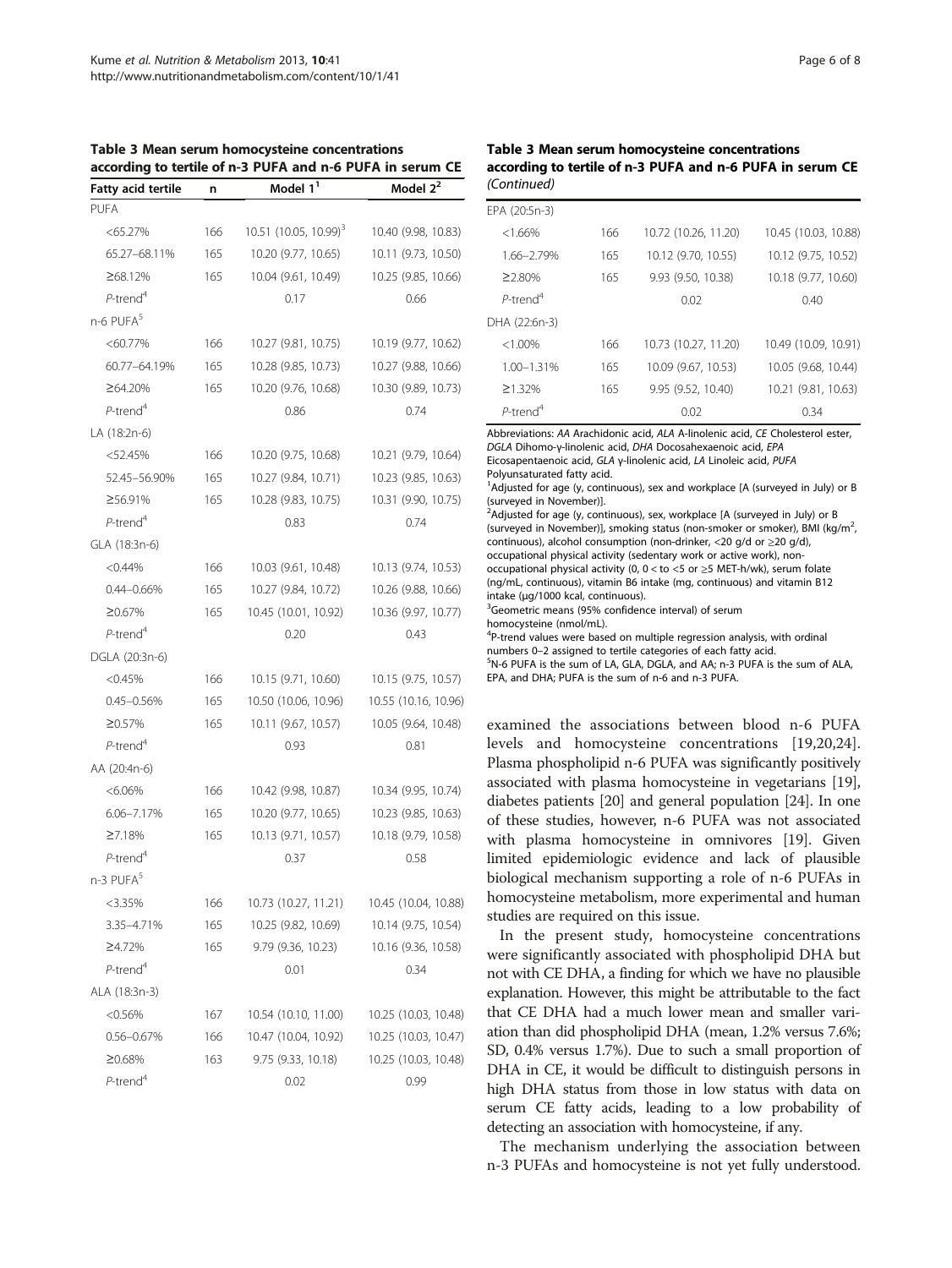<span id="page-6-0"></span>Homocysteine concentrations are partly determined by genetic factors, including genes encoding enzymes involved in homocysteine metabolism such as MAT, cystathionine-γ-lyase (CSE) and 5-methyltetrahydrofolate reductase (MTHFR) [\[12](#page-7-0)]. In an experimental study using human HepG2 cell, administration of n-3 PUFA up-regulated CSE and MTHFR mRNA expressions and down-regulated MAT mRNA expression [[12](#page-7-0)]. Compared with EPA and ALA, DHA showed more pronounced effects in down-regulating MAT mRNA expression [\[12](#page-7-0)]. Such regulatory effect of n-3 PUFA on expression of these genes may lead to decreased homocysteine concentration.

Major strengths of this study include a high participation rate (91%) in a well-defined working population, the use of a biomarker of dietary fatty acid intake and adjustment for potentially important confounders including smoking, physical activity, vitamin B6, vitamin B12 and folate. In the present population, serum folate levels were significantly associated with both serum n-3 and n-6 PUFA and homocysteine levels, and some statistically significant associations in a folate-unadjusted model disappeared after adding serum folate to the model, suggesting the importance of adjustment for blood folate as a confounder. However, this study has some limitations. First, because of its cross-sectional design, we cannot infer causality from our finding. Second, we measured serum fatty acid composition and homocysteine only at one point in time, which may not reflect long-term status. Third, due to close inter-correlations among PUFAs, the observed association for a specific fatty acid may reflect its joint effect with other fatty acids on homocysteine. Fourth, we stored serum samples at −20°C until fatty acid measurement. In this condition, there might be selective loss of PUFA due to the oxidation over time ([30](#page-7-0)). Fifth, intraassay variation for DHA measurement was relatively large compared with other fatty acids. This measurement error is probably non-differential and might have attenuated the DHA – homocysteine association. Sixth, although we found a statistically significant association between serum homocysteine levels and DHA, the difference in mean homocysteine level between the highest and lowest tertiles of DHA was small (0.63 nmol/mL). It remains elusive whether such a difference is of clinical significance. Seventh, although we have adjusted for known and suggested factors associated with homocysteine levels, we cannot exclude a possibility of bias due to other confounders or residual confounding. For instance, we adjusted for dietary vitamin B6 and B12 intakes, but not for their serum levels due to a lack of these data. The adjustment for blood levels of these vitamins may provide different results. Finally, the study subjects did not represent a random sample of the Japanese population and thus caution is required in generalizing the present findings.

## Conclusions

Lower serum homocysteine concentrations were observed among those with higher DHA in serum phospholipids in an apparently healthy Japanese population. This finding adds to evidence for a role of DHA in lowering homocysteine concentrations at relatively high DHA levels. The protective effect of n-3 PUFA may not be limited to CHD; evidence from observational studies support a role of n-3 PUFA against dementia [[31](#page-7-0)], the risk of which increased among persons with high homocysteine levels [\[32\]](#page-7-0). Prospective studies in populations with high fish consumption are required to clarify whether a higher DHA status at baseline is associated with a future decline in blood homocysteine levels and risk of homocysteine-related diseases.

#### Competing interests

The authors declare that they have no competing interests.

#### Authors' contribution

AK analyzed data and drafted the manuscript. KK (Kurotani), NMP, AN, and KK (Kuwahara) helped to analyze data and draft the manuscript. MS and YE measured serum fatty acid composition and participated in the revision of the manuscript. TM conceived the study, and participated in its design and coordination and helped to draft the manuscript. All authors read and approved the final manuscript.

#### Acknowledgements

We thank Tamami Hatano, Yasumi Kimura and Akihiro Tanaka (Kyushu University); Mio Ozawa (Fukuoka Women's University); Yaeko Nagano (retired nurse); and Akiko Hayashi and Kie Nagao (National Centre for Global Health and Medicine) for their help in data collection. This study was supported by Grant-in-Aid for Scientific Research (C)(18590601) and (B)(21390213) from Japan Society for the Promotion of Science (to Dr Mizoue). The funding body played no role in the collection, analysis, and interpretation of data; in the writing of the manuscript; and in the decision to submit the manuscript for publication.

#### Author details

<sup>1</sup>Department of Epidemiology and Prevention, Clinical Research Centre, National Centre for Global Health and Medicine, 1-21-1 Toyama, Shinjuku-ku, Tokyo 162-8655, Japan. <sup>2</sup>Laboratory of Nutrition Chemistry, Faculty of Agriculture, Kyushu University, 6-10-1 Hakozaki, Higashi-ku, Fukuoka, Japan.

#### Received: 5 January 2013 Accepted: 2 June 2013 Published: 10 June 2013

#### References

- 1. Refsum H, Ueland PM, Nygard O, Vollset SE: Homocysteine and cardiovascular disease. Annu Rev Med 1998, 49:31–62.
- 2. Stampfer MJ, Malinow MR, Willett WC, Newcomer LM, Upson B, Ullmann D, Tishler PV, Hennekens CH: A prospective study of plasma homocyst(e)ine and risk of myocardial infarction in US physicians. JAMA 1992, 268:877–881.
- 3. Clarke R, Halsey J, Lewington S, Lonn E, Armitage J, Manson JE, Bønaa KH, Spence JD, Nygård O, Jamison R, Gaziano JM, Guarino P, Bennett D, Mir F, Peto R, Collins R, B-Vitamin Treatment Trialists' Collaboration: Effects of lowering homocysteine levels with B vitamins on cardiovascular disease, cancer, and cause-specific mortality: Meta-analysis of 8 randomized trials involving 37 485 individuals. Arch Intern Med 2010, 170:1622–1631.
- 4. Medina M, Urdiales JL, Amores-Sanchez MI: Roles of homocysteine in cell metabolism: old and new functions. Eur J Biochem 2001, 268:3871–3882.
- 5. Selhub JJ: Homocysteine metabolism. Annu Rev Nutr 1999, 19:217–246.
- 6. Finkelstein JD: Methionine metabolism in mammals. J Nutr Biochem 1990, 1:228–237.
- 7. Hu FB, Willett WC: Optimal diets for prevention of coronary heart disease. JAMA 2002, 288:2569–2578.